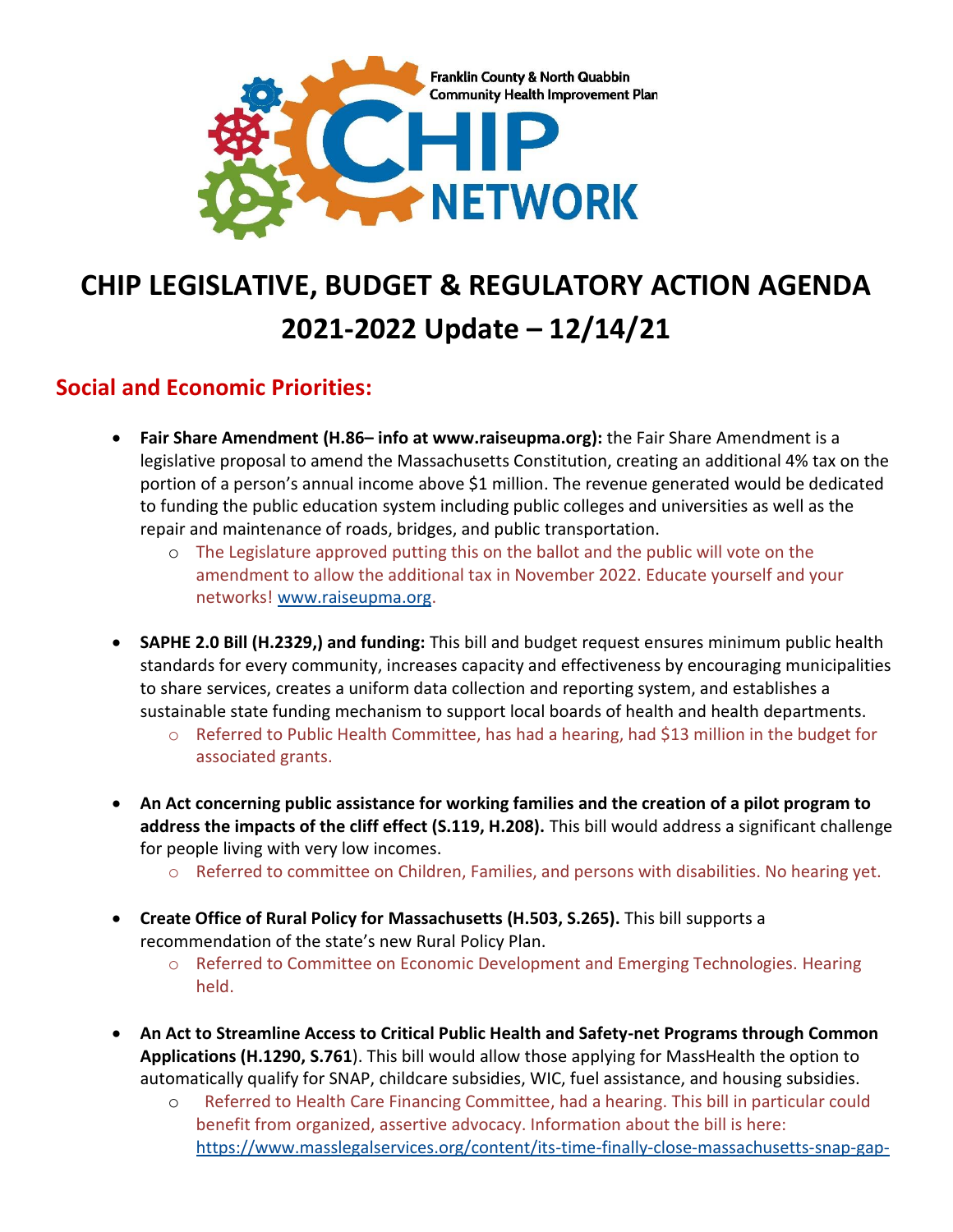[and-expand-common-apps-2021](https://www.masslegalservices.org/content/its-time-finally-close-massachusetts-snap-gap-and-expand-common-apps-2021) and here: [https://www.projectbread.org/list-of](https://www.projectbread.org/list-of-policies/close-the-snap-gap)[policies/close-the-snap-gap](https://www.projectbread.org/list-of-policies/close-the-snap-gap) Hearing held.

- **An Act establishing a Special Education Funding Reform Commission (S.295).** This bill addresses the issue that the state's formula for providing funding to school districts for special education costs relies upon an assumption that often does not come close to meeting the actual costs. It sets up a Commission to review the Commonwealth's system for funding special education and make recommendations for a more equitable system.
	- o Referred to Committee on Education, hearing held.
- **An Act expanding access to higher education tuition and fee waivers for adopted foster children (S.826)**. This bill would close a loophole in our financial aid system for adopted foster children that blocks them from using financial aid for courses taught at night or by outside experts with knowledge in their field.
	- o Referred to Committee on Higher Education, hearing held.
- **Proposal for a legislative amendment to the Constitution relative to equity in state policy (S.21)** This bill proposes an amendment to the Constitution relative to equity in state policy. o Reported unfavorably out of Judiciary Committee and placed on file.

## **Health Behaviors Priorities:**

- **An Act relative to an Agricultural Healthy Incentives Program** (S.108, H.145). This bill institutionalizes the HIP program and sets up a fund to support it.
	- o Referred to the committee on Children, Families and Persons with Disabilities. Hearing held.
- **An Act to Establish a Farm to School Grant Program** (**S.349, H.686).** This bill establishes a grant program to promote healthy eating and strengthen the agricultural economy.
	- o Referred to Education Committee. No hearing yet
- **Food & Health Pilot Program (S.1403).** This bill establishes a program to test the impact of healthy food provision on for MassHealth enrollees with diabetes and other nutrition-related illness. o Referred to Joint Committee on Public Health, hearing held.
- **Green Futures Act (H.3292).** This bill provides a clear plan to sustainably and equitably raise green money to invest in state-wide green infrastructure, local aid for cities and towns, and green workforce development. An alarming 43% of our local youth report significant symptoms of anxiety and 42% report significant symptoms of depression, and the #1 thing that worries them is climate change (2021 FC/NQ Teen Health Survey).
	- o Referred to Joint Committee on Telecommunications, Utilities and Energy. No hearing yet. For more info: <https://www.greenfuturenowma.org/legislation>

## **Clinical Care Priorities:**

- **State policy change increasing Mass Health and Commercial reimbursement rates for peer support roles (no bill #).** These reforms would value important roles held by people with lived experience like Recovery Coach, Peer Support Specialist, and Community Health Worker.
	- The state is proposing a broad "Roadmap for Behavioral Health Reform. The reform includes expansion of peer support, including expanding MassHealth coverage for peer specialists and recovery coaches, and more. You can learn about it here: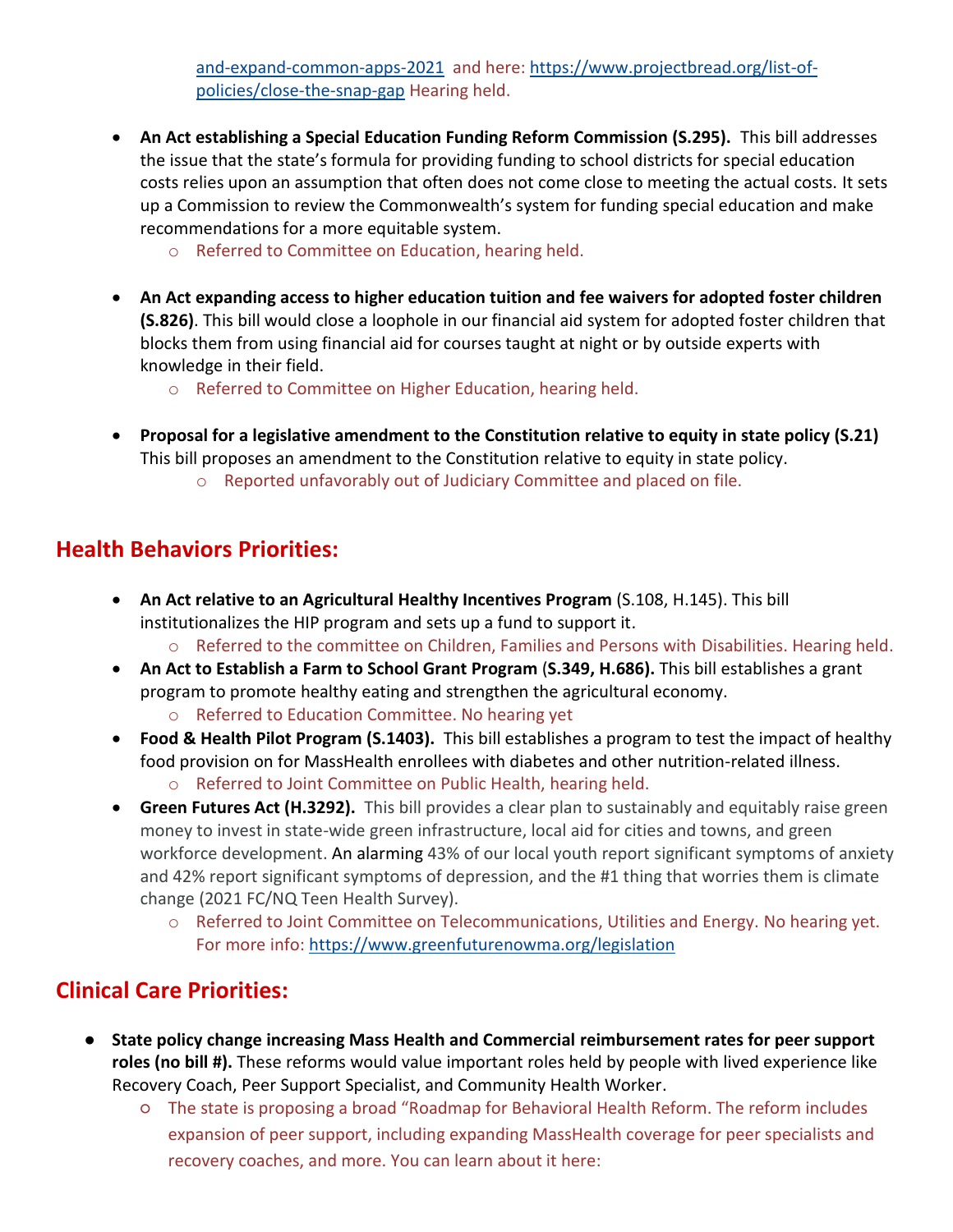[https://www.mass.gov/doc/stakeholder-presentation-on-the-roadmap-for-behavioral-health](https://www.mass.gov/doc/stakeholder-presentation-on-the-roadmap-for-behavioral-health-reform/download)[reform/download](https://www.mass.gov/doc/stakeholder-presentation-on-the-roadmap-for-behavioral-health-reform/download) Is this S.1287? If so, virtual hearing held 7/19/2021.

- **An Act Relative to Mental Health Providers (S.1262, H.1114)**. This bill would expand the definition of behavior health reform "licensed mental health provider" to include occupational therapy practitioners, allowing clients with mental health and/or substance abuse diagnoses to further access and expand upon services available to them to achieve functional, independent, and meaningful lives.
	- Referred to Joint Committee on Mental Health, Substance Use and Recovery, hearing held.

### **Physical Environment Priorities:**

- **Funding and Modernizing Regional Transit Authorities (H.3413)** Reforms suggested by the 2019 Task Force on Regional Transit Authority Performance and Funding Report
	- o Referred to Joint Committee on Transportation. Hearing held.
- **Rural-Friendly changes to certain state housing programs at DHCD and EOHED (no bill #).**  Revisions to make rural municipalities eligible and more competitive for state funding, including:
	- o a rural set-aside in the Community Scale Housing Initiative (DHCD);
	- o rebranding the 40R Starter Home Zoning to reflect the needs of new homeowners and seniors looking to downsize;
	- o simplifying 40R to make it easier for towns with no planning staff to implement, and to be more adaptable to a town's existing zoning;
	- o amending the Housing Choice Initiative designation criteria to recognize regional best practices and allowing for multi-town designation applications.
	- o Rural Policy Advisory Council working with DHCD on some of these changes.
- **An Act restoring the Commonwealth's public housing (H.1417).** This bill would provide public housing authorities with the ability to leverage additional resources, including debt, for the rehabilitation and renovation of its properties.
	- o Referred to Joint Committee on Housing. Hearing held.
- **An Act relative to transportation and environmental justice (H.3264, S.2138).** This bill would establish a transportation climate initiative trust fund and to reduce greenhouse gas emissions in the transportation sector.
	- o Referred to Joint Committee on Telecommunications, Utilities and Energy, no hearing yet.
- **An Act leveraging additional resources for Local Housing Authorities (S.872).** This bill will help restore the state's public housing by allowing housing authorities to leverage new and additional resources for rehabilitation and redevelopment projects. This will help ensure that public housing will remain available for some of our most vulnerable residents.
	- o Referred to Joint Committee on Housing. Hearing held.
- **An Act codifying the Massachusetts Rental Voucher Program (HD.3277) and An Act relative to the Massachusetts Rental Voucher Program (S.898).** These bills would strengthen the Massachusetts Rental Voucher Program (MRVP) that currently serves more than 10,000 households. They would codify MRVP into state statute and make program improvements including reducing the tenant payment share, increasing administrative fees, requiring inspections, and improving data collection. MRVP's tenant payment share is currently set at 35-40% of the tenant's income, which is widely considered cost burdened. This would allow this program to subsidize a tenant's rent to an affordable portion: 30% of income.